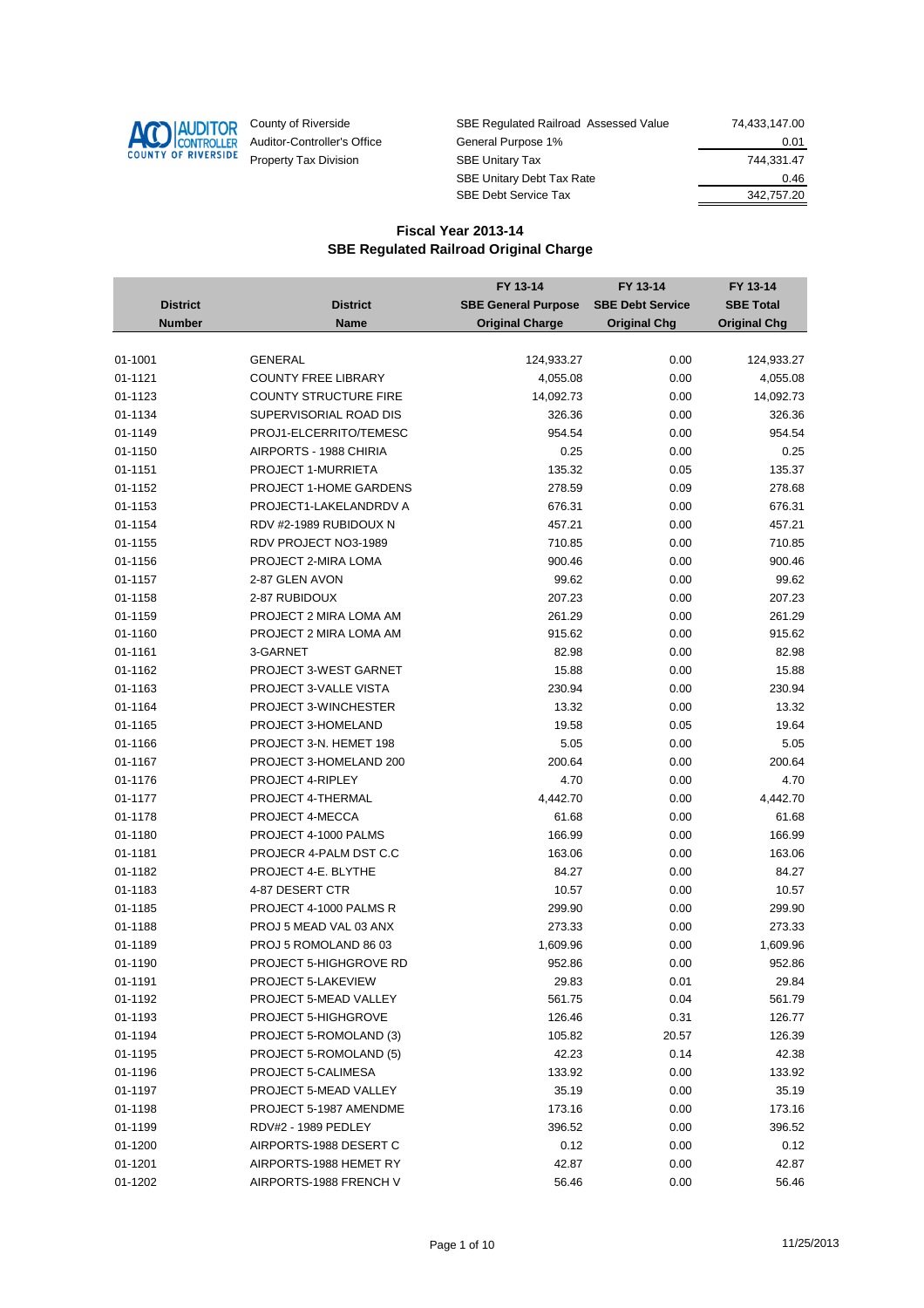

| County of Riverside         | SBE Regulated Railroad Assessed Value | 74.433.147.00 |
|-----------------------------|---------------------------------------|---------------|
| Auditor-Controller's Office | General Purpose 1%                    | 0.01          |
| Property Tax Division       | <b>SBE Unitary Tax</b>                | 744.331.47    |
|                             | <b>SBE Unitary Debt Tax Rate</b>      | 0.46          |
|                             | <b>SBE Debt Service Tax</b>           | 342,757.20    |

|                 |                               | FY 13-14                   | FY 13-14                | FY 13-14            |
|-----------------|-------------------------------|----------------------------|-------------------------|---------------------|
| <b>District</b> | <b>District</b>               | <b>SBE General Purpose</b> | <b>SBE Debt Service</b> | <b>SBE Total</b>    |
| <b>Number</b>   | Name                          | <b>Original Charge</b>     | <b>Original Chg</b>     | <b>Original Chg</b> |
|                 |                               |                            |                         |                     |
| 01-1203         | AIRPORTS-1988 BLYTHE          | 19.69                      | 0.00                    | 19.69               |
| 01-1204         | AIRPORTS 1988 FLABOB          | 10.68                      | 0.00                    | 10.68               |
| 01-1300         | JURUPA VALLEY RDV AMEN        | 4,564.07                   | 0.00                    | 4,564.07            |
| 02-2000         | MARCH AIR BASE RDV PRO        | 1,340.93                   | 0.00                    | 1,340.93            |
| 02-2051         | CITY OF BANNING DEBT S        | 1,424.08                   | 0.00                    | 1,424.08            |
| 02-2057         | <b>BANNING DOWNTOWN RDV</b>   | 32.67                      | 41.32                   | 73.99               |
| 02-2058         | BANNING DOWNTOWN RDV 79       | 38.32                      | 0.57                    | 38.89               |
| 02-2059         | BANNING DOWNTONW RDV 80       | 236.05                     | 7.08                    | 243.13              |
| 02-2060         | <b>BANNING MIDWAY RDV</b>     | 119.60                     | 0.00                    | 119.60              |
| 02-2061         | BANNING DOWN/MID 03 AN        | 461.70                     | 0.00                    | 461.70              |
| 02-2102         | CITY OF BEAUMONT ANX          | 1,689.43                   | 0.00                    | 1,689.43            |
| 02-2103         | BEAUMONT RDV PROJ             | 797.03                     | 0.00                    | 797.03              |
| 02-2152         | CITY OF BLYTHE ANX            | 551.57                     | 0.00                    | 551.57              |
| 02-2153         | <b>BLYTHE RDV #1</b>          | 149.41                     | 0.00                    | 149.41              |
| 02-2154         | BLYTHE RDV AMND #1            | 170.45                     | 0.00                    | 170.45              |
| 02-2155         | BLYTHE RDV AMND #2 AB1        | 56.83                      | 0.00                    | 56.83               |
| 02-2156         | BLYTHE PROJ1 AMEND 3 R        | 155.72                     | 0.00                    | 155.72              |
| 02-2157         | BLYTHE PROJ NO 1 03 AN        | 563.93                     | 0.00                    | 563.93              |
| 02-2170         | <b>CITY OF CALIMESA</b>       | 262.38                     | 0.00                    | 262.38              |
| 02-2172         | CALIMESA RDV PROJ 1           | 45.35                      | 0.00                    | 45.35               |
| 02-2173         | <b>CALIMESA CITY FIRE</b>     | 214.15                     | 0.00                    | 214.15              |
| 02-2190         | CITY OF CANYON LAKE           | 312.17                     | 0.00                    | 312.17              |
| 02-2191         | CITY OF CANYON LAKE FIRE      | 149.63                     | 0.00                    | 149.63              |
| 02-2224         | <b>CATHEDRAL CITY FIRE</b>    | 199.77                     | 0.00                    | 199.77              |
| 02-2225         | CITY OF CATHEDRAL CITY        | 1,033.34                   | 0.00                    | 1,033.34            |
| 02-2226         | CATHEDRAL CITY RDV            | 400.52                     | 3.31                    | 403.84              |
| 02-2227         | CATHEDRAL CITY RDV #2         | 1,307.52                   | 0.00                    | 1,307.52            |
| 02-2229         | CATHEDRAL CITY RDV #3         | 6,124.43                   | 90.79                   | 6,215.22            |
| 02-2252         | CITY OF COACHELLA ANX         | 1,175.79                   | 0.00                    | 1,175.79            |
| 02-2253         | COACHELLA RDV PROJ 1          | 179.32                     | 0.00                    | 179.32              |
| 02-2254         | COACHELLA RDV PROJ 2          | 302.72                     | 0.00                    | 302.72              |
| 02-2255         | COACHELLA RDV PROJ 2-85       | 13.39                      | 0.00                    | 13.39               |
| 02-2256         | COACHELLA RDV PROJ 3          | 419.13                     | 0.00                    | 419.13              |
| 02-2257         | COACHELLA RDV PROJ 4          | 911.59                     | 0.00                    | 911.59              |
| 02-2297         | <b>CORONA TEMESCAL CYN R</b>  | 731.68                     | 0.00                    | 731.68              |
| 02-2300         | CORONA DOWNTOWN RDV AB        | 489.79                     | 0.00                    | 489.79              |
| 02-2301         | CITY OF CORONA DEBT SE        | 13,754.22                  | 0.00                    | 13,754.22           |
| 02-2302         | <b>CORONA DOWNTOWN RENEWA</b> | 54.61                      | 0.31                    | 54.91               |
| 02-2304         | CORONA REDEV PROJECT A        | 2,842.19                   | 4.36                    | 2,846.55            |
| 02-2308         | CORONA RDV PROJ A-85AN        | 300.14                     | 0.08                    | 300.22              |
| 02-2309         | CORONA RDV PROJ A-AMD         | 637.91                     | 0.00                    | 637.91              |
| 02-2310         | CORONA MAIN ST SO. RDV        | 226.99                     | 0.00                    | 226.99              |
| 02-2318         | CORONA RDV PROJ A-AMEN        | 542.18                     | 0.00                    | 542.18              |
| 02-2321         | CITY OF DESERT HOT SPR        | 578.00                     | 0.00                    | 578.00              |
| 02-2323         | DESERT HOT SPGS RDV 1         | 451.35                     | 40.96                   | 492.31              |
| 02-2327         | DESERT HOT SPGS RDV 2         | 185.33                     | 1.67                    | 187.00              |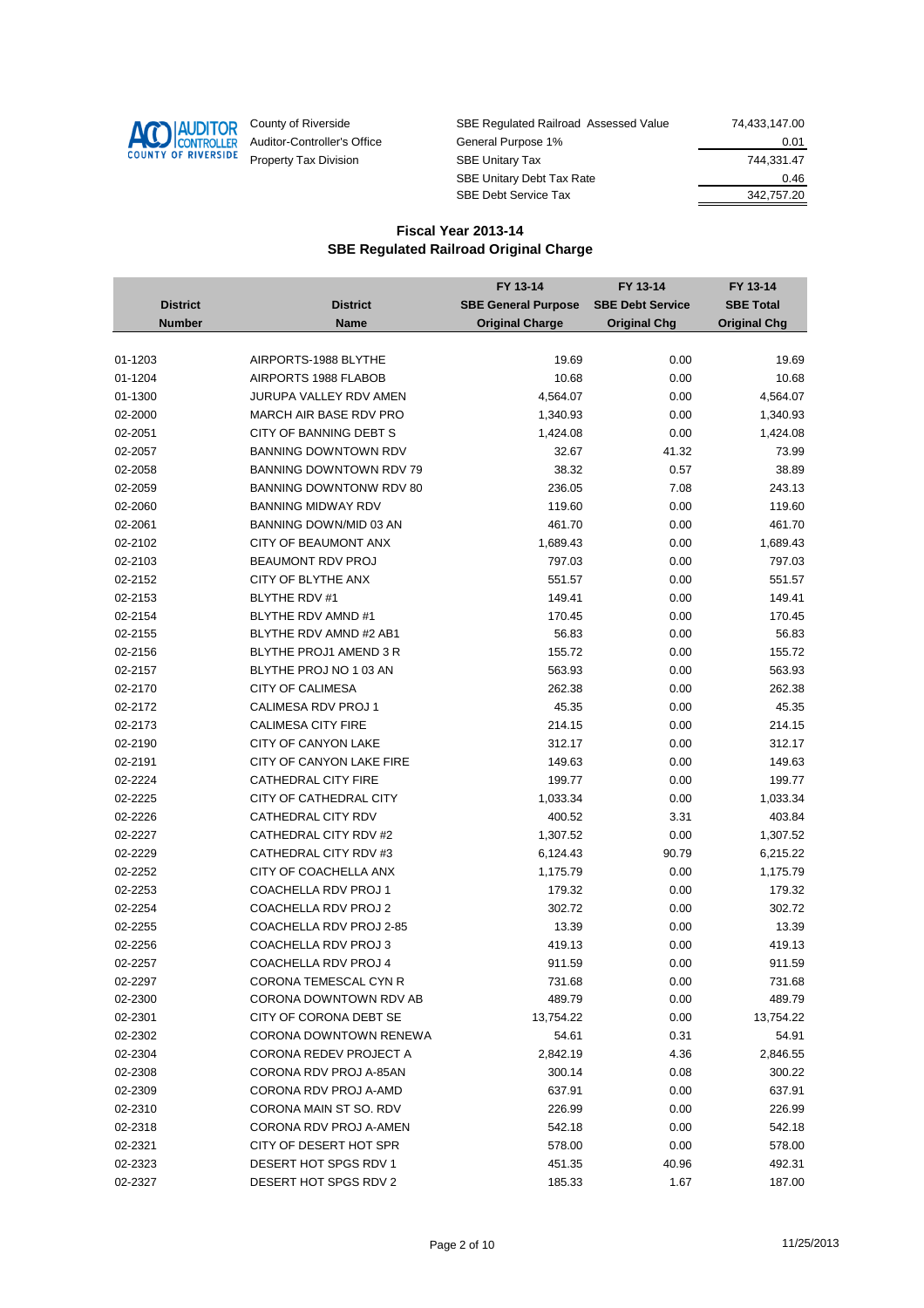

| County of Riverside         | SBE Regulated Railroad Assessed Value | 74.433.147.00 |
|-----------------------------|---------------------------------------|---------------|
| Auditor-Controller's Office | General Purpose 1%                    | 0.01          |
| Property Tax Division       | <b>SBE Unitary Tax</b>                | 744.331.47    |
|                             | <b>SBE Unitary Debt Tax Rate</b>      | 0.46          |
|                             | <b>SBE Debt Service Tax</b>           | 342,757.20    |

|                 |                                 | FY 13-14                   | FY 13-14                | FY 13-14            |
|-----------------|---------------------------------|----------------------------|-------------------------|---------------------|
| <b>District</b> | <b>District</b>                 | <b>SBE General Purpose</b> | <b>SBE Debt Service</b> | <b>SBE Total</b>    |
| <b>Number</b>   | <b>Name</b>                     | <b>Original Charge</b>     | <b>Original Chg</b>     | <b>Original Chg</b> |
|                 |                                 |                            |                         |                     |
| 02-2328         | DHS #1&2 RDV 98 ANX AB          | 618.36                     | 0.00                    | 618.36              |
| 02-2352         | <b>CITY OF LAKE ELSINORE</b>    | 1,276.10                   | 0.00                    | 1,276.10            |
| 02-2353         | RANCHO LAGUNA RDV 1             | 1,543.49                   | 3.35                    | 1,546.84            |
| 02-2354         | RANCHO LAGUNA RDV 2             | 2,358.86                   | 1.12                    | 2,359.98            |
| 02-2355         | RANCHO LAGUNA RDV 3             | 697.62                     | 0.00                    | 697.62              |
| 02-2374         | LA QUINTA NO-LOW                | 866.68                     | 0.00                    | 866.68              |
| 02-2375         | CITY OF LA QUINTA               | 1,197.42                   | 0.00                    | 1,197.42            |
| 02-2376         | CITY OF LA QUINTA RDV           | 10,532.61                  | 0.00                    | 10,532.61           |
| 02-2378         | LA QUINTA PROJECT #2            | 5,757.37                   | 0.00                    | 5,757.37            |
| 02-2405         | HEMET REDEVELOPMENT AG          | 1,855.02                   | 20.08                   | 1,875.10            |
| 02-2407         | CITY OF HEMET BASIC AR          | 3,004.84                   | 0.00                    | 3,004.84            |
| 02-2412         | <b>HEMET FARMERS FAIR RDV</b>   | 62.02                      | 0.00                    | 62.02               |
| 02-2413         | <b>HEMET WESTON PARK RDV</b>    | 77.70                      | 0.00                    | 77.70               |
| 02-2414         | <b>HEMET DOWNTOWN RDV</b>       | 50.01                      | 0.00                    | 50.01               |
| 02-2415         | <b>COMBINED COMMERCIAL RD</b>   | 465.60                     | 0.00                    | 465.60              |
| 02-2425         | CONSOL. WHITEWATER RDV          | 8,168.55                   | 0.00                    | 8,168.55            |
| 02-2441         | CITY OF INDIAN WELLS            | 261.15                     | 0.00                    | 261.15              |
| 02-2448         | <b>INDIAN WELLS NO-LOW</b>      | 289.57                     | 0.00                    | 289.57              |
| 02-2451         | CITY OF INDIO DEBT SER          | 3,960.14                   | 0.00                    | 3,960.14            |
| 02-2452         | <b>INDIO CENTRE RENEWAL P</b>   | 28.89                      | 0.00                    | 28.89               |
| 02-2453         | <b>INDIO CENTRE RENEWAL P83</b> | 478.97                     | 0.00                    | 478.97              |
| 02-2454         | DATE CAPITAL PROJ               | 1,103.86                   | 0.00                    | 1,103.86            |
| 02-2463         | INDIO MERGER RDV PROJ           | 1,022.70                   | 0.00                    | 1,022.70            |
| 02-2490         | CITY OF MORENO VALLEY           | 4,254.95                   | 0.00                    | 4,254.95            |
| 02-2492         | MORENO VALLEY RDV               | 4,540.58                   | 0.00                    | 4,540.58            |
| 02-2493         | <b>MORENO VALLEY FIRE</b>       | 1,130.03                   | 0.00                    | 1,130.03            |
| 02-2494         | CITY OF MORENO VL LIBRARY       | 313.74                     | 0.00                    | 313.74              |
| 02-2495         | <b>CITY OF MURRIETA</b>         | 2,722.97                   | 0.00                    | 2,722.97            |
| 02-2498         | CITY OF MURRIETA LIBRA          | 316.69                     | 0.00                    | 316.69              |
| 02-2499         | MURRIETA RDV P AB1290           | 1,576.35                   | 0.00                    | 1,576.35            |
| 02-2500         | MURRIETA RDV 2006 AMEND AB1290  | 413.02                     | 0.00                    | 413.02              |
| 02-2501         | <b>CITY OF NORCO</b>            | 732.91                     | 0.00                    | 732.91              |
| 02-2505         | NORCO REDV PROJ 1               | 559.07                     | 0.38                    | 559.44              |
| 02-2506         | NORCO REDV 84 ANX               | 2,647.49                   | 5.57                    | 2,653.07            |
| 02-2507         | NORCO RDV AMEND 3               | 54.33                      | 0.00                    | 54.33               |
| 02-2580         | <b>CITY OF PALM DESERT</b>      | 1,350.76                   | 0.00                    | 1,350.76            |
| 02-2582         | PALM DESERT REDVEV PROJ 1       | 2,191.83                   | 0.00                    | 2,191.83            |
| 02-2583         | PALM DESERT REDV 82 AN          | 9,272.55                   | 0.00                    | 9,272.55            |
| 02-2584         | PALM DESERT RDV 2               | 3,733.65                   | 0.00                    | 3,733.65            |
| 02-2586         | PALM DESERT RDV 3               | 975.83                     | 0.00                    | 975.83              |
| 02-2587         | PALM DESERT RDV 4               | 2,868.79                   | 0.00                    | 2,868.79            |
| 02-2590         | PALM DESERT NO-LOW              | 488.41                     | 0.00                    | 488.41              |
| 02-2601         | CITY OF PALM SPRINGS D          | 5,134.81                   | 0.00                    | 5,134.81            |
| 02-2607         | PALM SPRGS CENT BUS REDEV PRC   | 413.71                     | 0.00                    | 413.71              |
| 02-2608         | CITY OF PALM SPGS TAQ-AND RDV   | 283.35                     | 3.06                    | 286.41              |
| 02-2613         | OASIS RDV PROJECT               | 87.93                      | 0.00                    | 87.93               |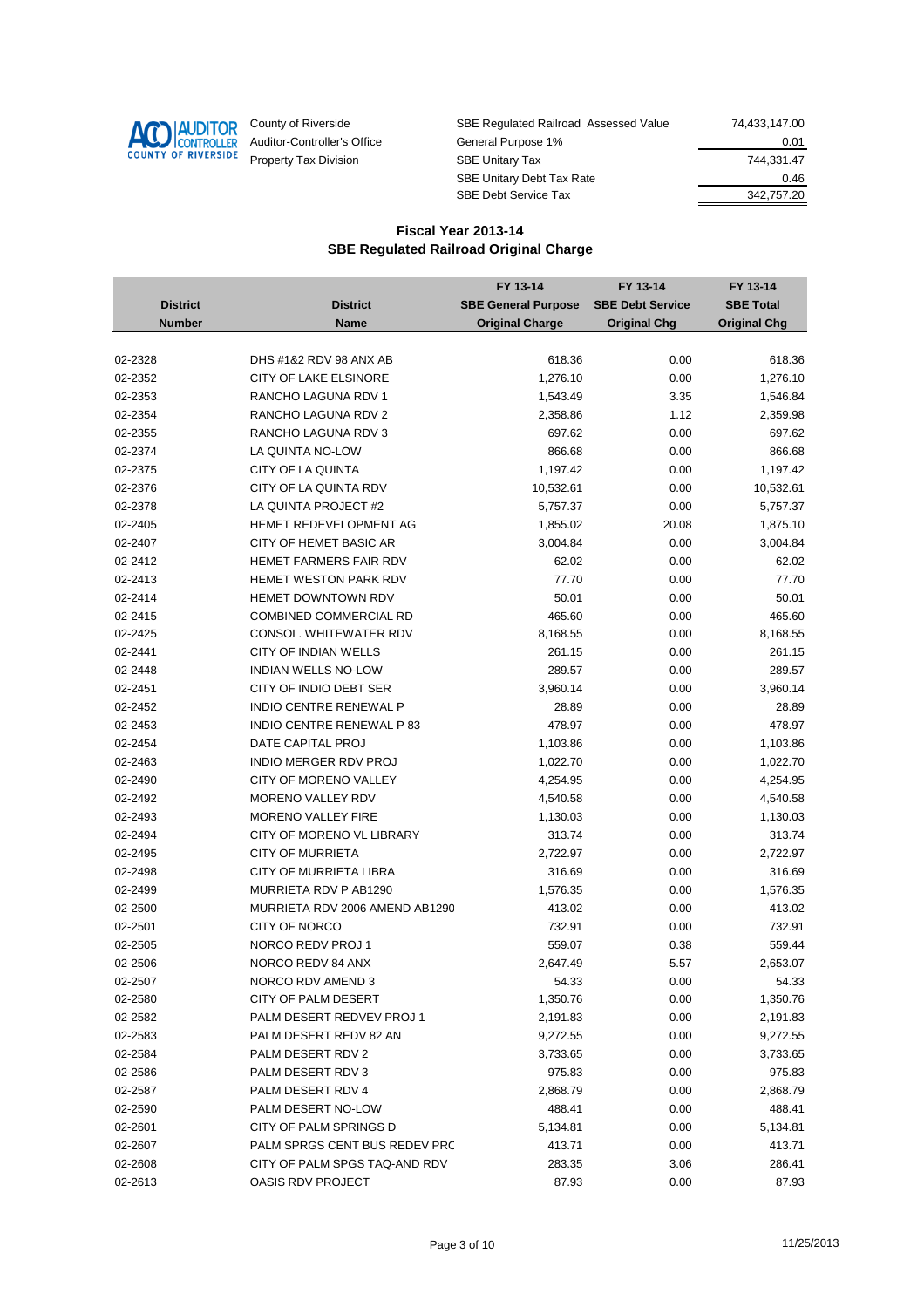

| County of Riverside         | SBE Regulated Railroad Assessed Value | 74.433.147.00 |
|-----------------------------|---------------------------------------|---------------|
| Auditor-Controller's Office | General Purpose 1%                    | 0.01          |
| Property Tax Division       | <b>SBE Unitary Tax</b>                | 744.331.47    |
|                             | <b>SBE Unitary Debt Tax Rate</b>      | 0.46          |
|                             | <b>SBE Debt Service Tax</b>           | 342,757.20    |

|                 |                                  | FY 13-14                   | FY 13-14                | FY 13-14            |
|-----------------|----------------------------------|----------------------------|-------------------------|---------------------|
| <b>District</b> | <b>District</b>                  | <b>SBE General Purpose</b> | <b>SBE Debt Service</b> | <b>SBE Total</b>    |
| <b>Number</b>   | Name                             | <b>Original Charge</b>     | <b>Original Chg</b>     | <b>Original Chg</b> |
|                 |                                  |                            |                         |                     |
| 02-2614         | N.PALM CANYON RDV                | 258.06                     | 0.00                    | 258.06              |
| 02-2615         | <b>HIGHLAND-GATEWAY RDV</b>      | 175.59                     | 0.00                    | 175.59              |
| 02-2616         | RAMON-BOGIE RDV PROJ             | 366.43                     | 0.00                    | 366.43              |
| 02-2617         | SO. PALM CANYON RDV              | 179.65                     | 0.00                    | 179.65              |
| 02-2618         | <b>BARISTO-FARRELL RDV</b>       | 655.70                     | 0.00                    | 655.70              |
| 02-2622         | PALM SPRINGS RDV PROJ 9          | 985.64                     | 0.00                    | 985.64              |
| 02-2623         | PALM SPRINGS CANYON RDV          | 425.26                     | 0.00                    | 425.26              |
| 02-2651         | <b>CITY OF PERRIS</b>            | 2,500.95                   | 0.00                    | 2,500.95            |
| 02-2655         | RDV PROJ 1987                    | 622.31                     | 0.00                    | 622.31              |
| 02-2656         | PERRIS RDV PROJECT C &           | 766.87                     | 8.18                    | 775.05              |
| 02-2657         | PERRIS RDV PROJECT 94            | 1,098.70                   | 0.00                    | 1,098.70            |
| 02-2681         | CITY OF RANCHO MIRAGE            | 631.03                     | 0.00                    | 631.03              |
| 02-2682         | RANCHO MIRAGE WHITEWATER REI     | 4,233.84                   | 0.00                    | 4,233.84            |
| 02-2690         | RANCHO MIRAGE RDV-84 P           | 6,462.37                   | 0.00                    | 6,462.37            |
| 02-2701         | CITY OF RIVERSIDE DEBT           | 20,713.22                  | 777.38                  | 21,490.60           |
| 02-2703         | SYCAMORE CYN BOX SPRGS PARK I    | 1,726.72                   | 0.53                    | 1,727.25            |
| 02-2704         | SYC/BOX SPRGS-IND PK RDV AB1290  | 38.42                      | 0.00                    | 38.42               |
| 02-2705         | RIV MALL & WHITE PK - 85 ANX     | 188.04                     | 0.00                    | 188.04              |
| 02-2706         | RIVERSIDE MALL & WHITE PK 75 AN) | 1,092.65                   | 5.70                    | 1,098.35            |
| 02-2707         | RIV MALL & WHITE PK RENEWAL PRO  | 333.60                     | 40.11                   | 373.72              |
| 02-2708         | CASA BLANCA REDEVEL PR           | 733.68                     | 1.53                    | 735.21              |
| 02-2709         | AIRPORT INDUST REDEVEL           | 431.19                     | 1.75                    | 432.94              |
| 02-2710         | AIRPORT INDUS REDEV PR           | 497.57                     | 0.39                    | 497.96              |
| 02-2711         | EASTSIDE REDEVELOPMENT           | 22.53                      | 0.22                    | 22.75               |
| 02-2712         | CENTRAL INDUSTRIAL RED           | 321.49                     | 1.81                    | 323.30              |
| 02-2713         | ARLINGTON CENTER PROJ            | 40.16                      | 0.50                    | 40.66               |
| 02-2714         | <b>CENTRAL INDUST RDV - 85</b>   | 742.38                     | 0.20                    | 742.57              |
| 02-2715         | AIRPORT INDUST RDV - 85          | 134.89                     | 0.49                    | 135.37              |
| 02-2716         | CENTRAL INDUST RDV 98            | 20.06                      | 0.00                    | 20.06               |
| 02-2717         | <b>MAGNOLIA CENTER RDV PR</b>    | 702.90                     | 0.00                    | 702.90              |
| 02-2718         | ARLINGTON AMND 3 RDV A           | 768.71                     | 0.00                    | 768.71              |
| 02-2719         | LA SIERRA/ARLANZA RDV            | 2,950.79                   | 0.00                    | 2,950.79            |
| 02-2724         | ARLINGTON NO 3 04AX AB           | 172.23                     | 0.00                    | 172.23              |
| 02-2725         | ARLINGTON NO 3 04AX E&           | 109.97                     | 0.00                    | 109.97              |
| 02-2726         | HUNTER PARK/NORTHSIDE            | 1,559.74                   | 0.00                    | 1,559.74            |
| 02-2802         | CITY OF SAN JACINTO AN           | 1,074.95                   | 0.00                    | 1,074.95            |
| 02-2803         | CITY OF SAN JACINTO RD           | 750.31                     | 3.80                    | 754.11              |
| 02-2804         | SOBOBA SPRGS RDV PLT P           | 88.29                      | 2.69                    | 90.99               |
| 02-2805         | SAN JACINTO RDV AMEND            | 318.75                     | 0.00                    | 318.75              |
| 02-2900         | <b>CITY OF TEMECULA</b>          | 2,254.63                   | 0.00                    | 2,254.63            |
| 02-2910         | TEMECULA PROJ #1 - 198           | 4,428.00                   | 0.00                    | 4,428.00            |
| 02-2917         | CITY OF TEMECULA INC D           | 312.35                     | 0.00                    | 312.35              |
| 02-3100         | <b>CITY OF MENIFEE</b>           | 830.99                     | 0.00                    | 830.99              |
| 02-3110         | CITY OF MENIFEE FIRE PROTECTION  | 776.47                     | 0.00                    | 776.47              |
| 02-3200         | <b>CITY OF WILDOMAR</b>          | 285.27                     | 0.00                    | 285.27              |
| 02-3210         | CITY OF WILDOMAR FIRE PROTECTI   | 293.29                     | 0.00                    | 293.29              |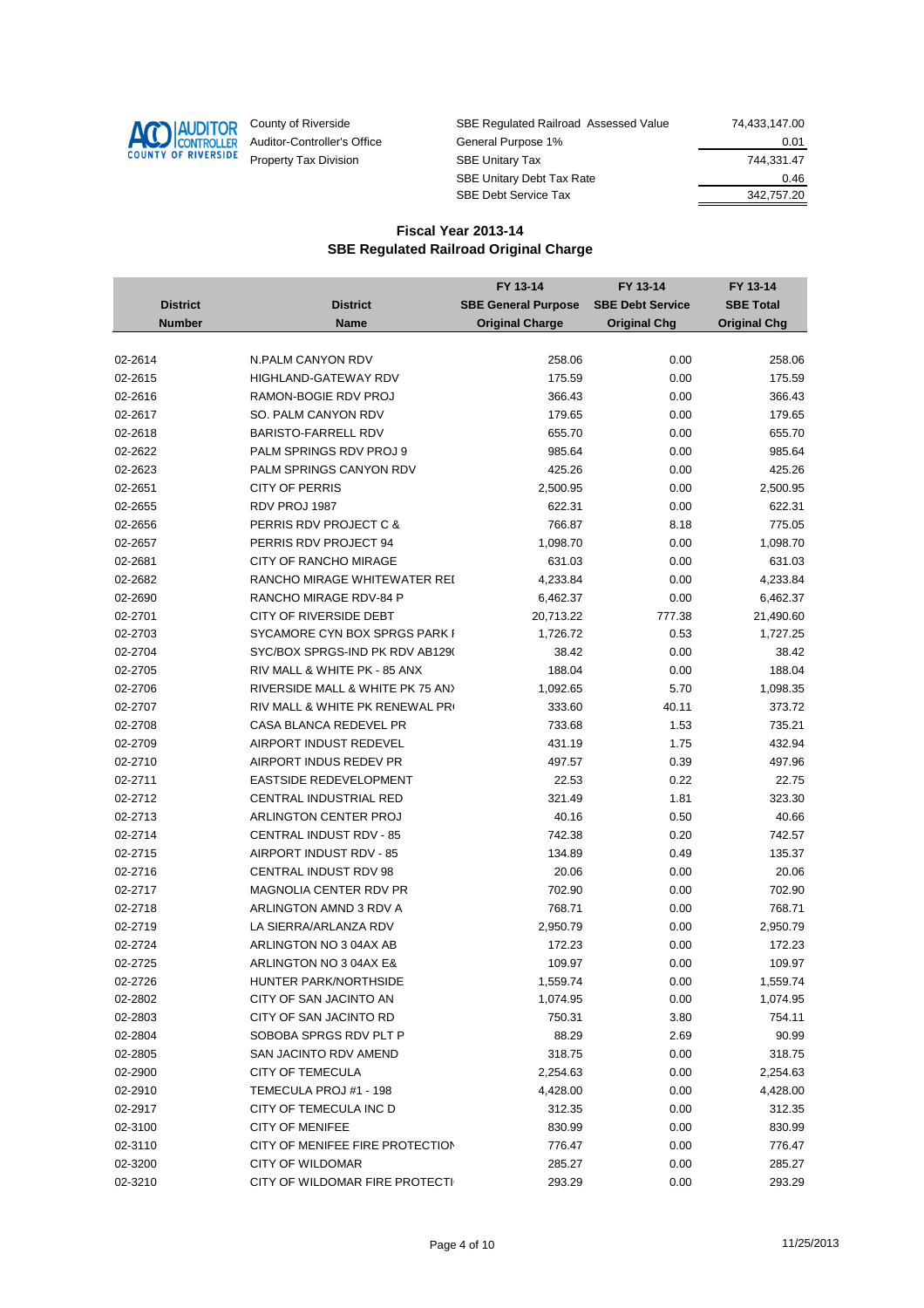

| County of Riverside         | SBE Regulated Railroad Assessed Value | 74.433.147.00 |
|-----------------------------|---------------------------------------|---------------|
| Auditor-Controller's Office | General Purpose 1%                    | 0.01          |
| Property Tax Division       | <b>SBE Unitary Tax</b>                | 744.331.47    |
|                             | <b>SBE Unitary Debt Tax Rate</b>      | 0.46          |
|                             | <b>SBE Debt Service Tax</b>           | 342,757.20    |

|                 |                                 | FY 13-14                   | FY 13-14                | FY 13-14            |
|-----------------|---------------------------------|----------------------------|-------------------------|---------------------|
| <b>District</b> | <b>District</b>                 | <b>SBE General Purpose</b> | <b>SBE Debt Service</b> | <b>SBE Total</b>    |
| <b>Number</b>   | Name                            | <b>Original Charge</b>     | <b>Original Chg</b>     | <b>Original Chg</b> |
|                 |                                 |                            |                         |                     |
| 02-3400         | <b>CITY OF EASTVALE</b>         | 58.30                      | 0.00                    | 58.30               |
| 02-3410         | CITY OF EASTVALE FIRE PROTECTIC | 128.30                     | 0.00                    | 128.30              |
| 02-3500         | CITY OF JURUPA VALLEY           | 146.00                     | 0.00                    | 146.00              |
| 03-0004         | YUCAIPA UNIFIED SCHOOL          | 518.64                     | 0.00                    | 518.64              |
| 03-0009         | SAN BERNARDINO VAL COM          | 62.12                      | 114.36                  | 176.48              |
| 03-0018         | <b>COLTON JOINT UNIFIED S</b>   | 65.68                      | 40.51                   | 106.19              |
| 03-0501         | ALVORD UNIFIED SCHOOL           | 7,360.81                   | 3,145.82                | 10,506.63           |
| 03-0801         | <b>BANNING UNIFIED SCHOOL</b>   | 4,389.23                   | 1,847.44                | 6,236.67            |
| 03-1101         | BEAUMONT UNIFIED SCHOO          | 6,562.32                   | 1,237.95                | 7,800.27            |
| 03-1601         | COACHELLA VALLEY UNIFI          | 9,558.71                   | 4,832.01                | 14,390.72           |
| 03-1701         | CORONA NORCO UNIFIED S          | 34,001.60                  | 4,034.89                | 38,036.50           |
| 03-2001         | DESERT SANDS UNIFIED S          | 13,791.54                  | 11,057.94               | 24,849.48           |
| 03-2201         | <b>DESERT CENTER UNIFIED</b>    | 59.01                      | 0.00                    | 59.01               |
| 03-2301         | <b>LAKE ELSINORE UNIFIED</b>    | 4,771.25                   | 0.00                    | 4,771.25            |
| 03-3201         | HEMET UNIFIED SCHOOL            | 8,623.57                   | 5,712.07                | 14,335.65           |
| 03-3601         | JURUPA UNIFIED SCHOOL           | 14,366.50                  | 2,707.73                | 17,074.24           |
| 03-3901         | MENIFEE SCHOOL                  | 430.86                     | 581.55                  | 1,012.41            |
| 03-4201         | MORENO VALLEY UNIFIED           | 6,013.07                   | 1,995.66                | 8,008.73            |
| 03-4501         | <b>MURRIETA UNIFIED</b>         | 7,341.14                   | 0.00                    | 7,341.14            |
| 03-4520         | MURRIETA UNIFIED B & I          |                            | 1,819.57                | 1,819.57            |
| 03-4701         | <b>NUVIEW SCHOOL</b>            | 167.01                     | 391.04                  | 558.05              |
| 03-5101         | PALM SPRINGS UNIFIED S          | 9,856.07                   | 0.00                    | 9,856.07            |
| 03-5128         | PALM SPRINGS UNIF B &           |                            | 16,577.80               | 16,577.80           |
| 03-5301         | PALO VERDE UNIFIED SCH          | 2,560.50                   | 1,177.46                | 3,737.96            |
| 03-5401         | PALO VERDE COMMUNITY C          | 447.80                     | 0.00                    | 447.80              |
| 03-5701         | PERRIS SCHOOL                   | 446.00                     | 232.63                  | 678.63              |
| 03-5801         | RIVERSIDE UNIFIED SCHO          | 56,159.40                  | 3,725.03                | 59,884.42           |
| 03-6101         | ROMOLAND SCHOOL                 | 281.92                     | 0.00                    | 281.92              |
| 03-6301         | SAN JACINTO UNIFIED SC          | 2,365.49                   | 1,196.32                | 3,561.81            |
| 03-6501         | <b>TEMECULA UNIFIED</b>         | 10,032.66                  | 0.00                    | 10,032.66           |
| 03-6520         | TEMECULA UNIFIED B & I          |                            | 3,708.07                | 3,708.07            |
| 03-8001         | VAL VERDE UNIF                  | 3,550.28                   | 548.50                  | 4,098.77            |
| 03-8601         | PERRIS UNION HIGH SCHO          | 5,361.47                   | 3,394.07                | 8,755.54            |
| 03-9001         | DESERT COMMUNITY COLLE          | 7,226.17                   | 5,436.24                | 12,662.40           |
| 03-9101         | RIVERSIDE CITY COMMUNI          | 16,655.49                  | 4,357.44                | 21,012.93           |
| 03-9201         | MT SAN JACINTO JUNIOR           | 6,114.69                   | 0.00                    | 6,114.69            |
| 03-9830         | ELSINORE AREA ELEM SCH          | 4,292.50                   | 0.00                    | 4,292.50            |
| 03-9831         | PERRIS AREA ELEM SCHOO          | 4,252.16                   | 0.00                    | 4,252.16            |
| 03-9832         | PERRIS JR HIGH AREA FU          | 2,832.35                   | 0.00                    | 2,832.35            |
| 03-9896         | RIV. CO. OFFICE OF EDU          | 22,150.17                  | 0.00                    | 22,150.17           |
| 04-1110         | RIV CO REG PARK & OPEN          | 1,668.79                   | 0.00                    | 1,668.79            |
| 04-1351         | FLOOD CONTROL ADMINIST          | 1,203.82                   | 0.00                    | 1,203.82            |
| 04-1361         | FLOOD CONTROL ZONE 1            | 5,776.96                   | 0.00                    | 5,776.96            |
| 04-1362         | FLOOD CONTROL ZONE 2            | 4,113.85                   | 0.00                    | 4,113.85            |
| 04-1363         | FLOOD CONTROL ZONE 3            | 336.55                     | 0.00                    | 336.55              |
| 04-1364         | FLOOD CONTROL ZONE 4            | 3,613.43                   | 0.00                    | 3,613.43            |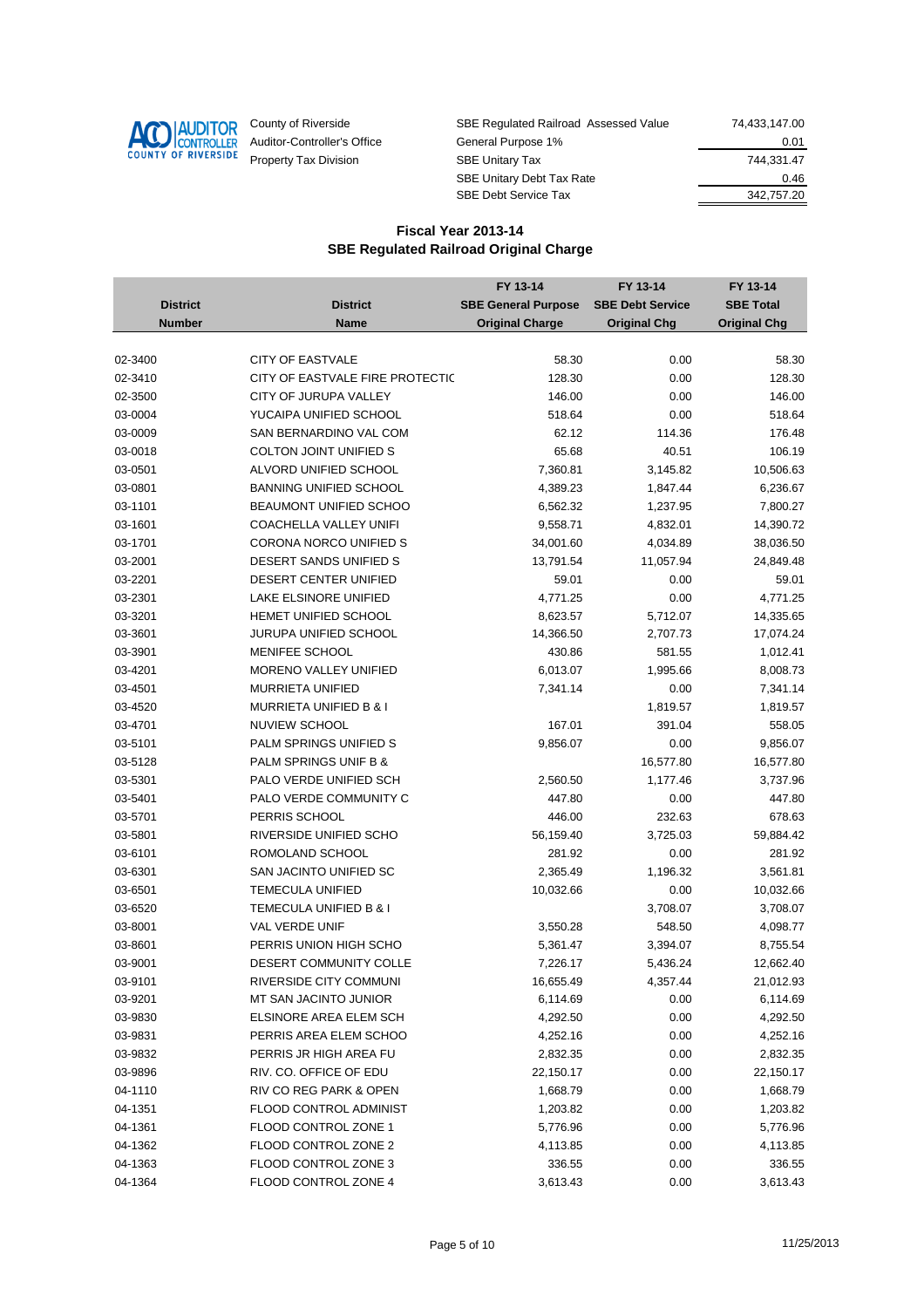

| County of Riverside         | SBE Regulated Railroad Assessed Value | 74.433.147.00 |
|-----------------------------|---------------------------------------|---------------|
| Auditor-Controller's Office | General Purpose 1%                    | 0.01          |
| Property Tax Division       | <b>SBE Unitary Tax</b>                | 744.331.47    |
|                             | <b>SBE Unitary Debt Tax Rate</b>      | 0.46          |
|                             | <b>SBE Debt Service Tax</b>           | 342,757.20    |

|                 |                                       | FY 13-14                   | FY 13-14                | FY 13-14            |
|-----------------|---------------------------------------|----------------------------|-------------------------|---------------------|
| <b>District</b> | <b>District</b>                       | <b>SBE General Purpose</b> | <b>SBE Debt Service</b> | <b>SBE Total</b>    |
| <b>Number</b>   | <b>Name</b>                           | <b>Original Charge</b>     | <b>Original Chg</b>     | <b>Original Chg</b> |
|                 |                                       |                            |                         |                     |
| 04-1365         | FLOOD CONTROL ZONE 5                  | 1,257.99                   | 0.00                    | 1,257.99            |
| 04-1366         | FLOOD CONTROL ZONE 6                  | 846.70                     | 0.00                    | 846.70              |
| 04-1367         | FLOOD CONTROL ZONE 7                  | 816.86                     | 0.00                    | 816.86              |
| 04-1701         | <b>COUNTY SERVICE AREA 1</b>          | 0.79                       | 0.00                    | 0.79                |
| 04-1702         | <b>COUNTY SERVICE AREA 2</b>          | 0.06                       | 0.00                    | 0.06                |
| 04-1713         | <b>COUNTY SERVICE AREA 12</b>         | 0.20                       | 0.00                    | 0.20                |
| 04-1714         | <b>COUNTY SERVICE AREA 13</b>         | 0.83                       | 0.00                    | 0.83                |
| 04-1716         | <b>COUNTY SERVICE AREA 15</b>         | 2.97                       | 0.00                    | 2.97                |
| 04-1718         | <b>COUNTY SERVICE AREA 17</b>         | 0.29                       | 0.00                    | 0.29                |
| 04-1722         | <b>COUNTY SERVICE AREA 20</b>         | 0.02                       | 0.00                    | 0.02                |
| 04-1723         | <b>COUNTY SERVICE AREA 21</b>         | 2.56                       | 0.00                    | 2.56                |
| 04-1724         | <b>COUNTY SERVICE AREA 22</b>         | 0.35                       | 0.00                    | 0.35                |
| 04-1725         | <b>COUNTY SERVICE AREA 23</b>         | 0.15                       | 0.00                    | 0.15                |
| 04-1726         | <b>COUNTY SERVICE AREA 24</b>         | 0.03                       | 0.00                    | 0.03                |
| 04-1729         | <b>COUNTY SERVICE AREA 27</b>         | 5.57                       | 0.00                    | 5.57                |
| 04-1733         | <b>COUNTY SERVICE AREA 30</b>         | 2.60                       | 0.00                    | 2.60                |
| 04-1734         | <b>COUNTY SERVICE AREA 33 MENIFEE</b> | 3.74                       | 0.00                    | 3.74                |
| 04-1736         | <b>COUNTY SERVICE AREA 33</b>         | 0.45                       | 0.00                    | 0.45                |
| 04-1739         | <b>COUNTY SERVICE AREA 36</b>         | 15.38                      | 0.00                    | 15.38               |
| 04-1742         | <b>COUNTY SERVICE AREA 38</b>         | 13.39                      | 0.00                    | 13.39               |
| 04-1745         | <b>COUNTY SERVICE AREA 41</b>         | 19.59                      | 0.00                    | 19.59               |
| 04-1747         | <b>COUNTY SERVICE AREA 43</b>         | 5.19                       | 0.00                    | 5.19                |
| 04-1752         | <b>COUNTY SERVICE AREA 47</b>         | 2.04                       | 0.00                    | 2.04                |
| 04-1756         | <b>COUNTY SERVICE AREA 51</b>         | 7.45                       | 0.00                    | 7.45                |
| 04-1757         | <b>COUNTY SERVICE AREA 52</b>         | 6.64                       | 0.00                    | 6.64                |
| 04-1758         | <b>COUNTY SERVICE AREA 53</b>         | 0.07                       | 0.00                    | 0.07                |
| 04-1765         | <b>COUNTY SERVICE AREA 59</b>         | 0.84                       | 0.00                    | 0.84                |
| 04-1766         | <b>COUNTY SERVICE AREA 60</b>         | 1.36                       | 0.00                    | 1.36                |
| 04-1768         | <b>COUNTY SERVICE AREA 62</b>         | 2.79                       | 0.00                    | 2.79                |
| 04-1774         | <b>COUNTY SERVICE AREA 67</b>         | 0.62                       | 0.00                    | 0.62                |
| 04-1776         | <b>COUNTY SERVICE AREA 69</b>         | 16.63                      | 0.00                    | 16.63               |
| 04-1777         | <b>COUNTY SERVICE AREA 70</b>         | 9.31                       | 0.00                    | 9.31                |
| 04-1779         | <b>COUNTY SERVICE AREA 72</b>         | 0.65                       | 0.00                    | 0.65                |
| 04-1781         | <b>COUNTY SERVICE AREA 73</b>         | 8.12                       | 0.00                    | 8.12                |
| 04-1783         | <b>COUNTY SERVICE AREA 75</b>         | 0.73                       | 0.00                    | 0.73                |
| 04-1788         | <b>COUNTY SERVICE AREA 80</b>         | 7.99                       | 0.00                    | 7.99                |
| 04-1791         | <b>COUNTY SERVICE AREA 82</b>         | 0.05                       | 0.00                    | 0.05                |
| 04-1792         | <b>COUNTY SERVICE AREA 82 MENIFEE</b> | 14.07                      | 0.00                    | 14.07               |
| 04-1793         | <b>COUNTY SERVICE AREA 84</b>         | 2.80                       | 0.00                    | 2.80                |
| 04-1794         | <b>COUNTY SERVICE AREA 85</b>         | 5.46                       | 0.00                    | 5.46                |
| 04-1795         | <b>COUNTY SERVICE AREA 86</b>         | 86.21                      | 0.00                    | 86.21               |
| 04-1796         | <b>COUNTY SERVICE AREA 87</b>         | 2.00                       | 0.00                    | 2.00                |
| 04-1798         | <b>COUNTY SERVICE AREA 86 MENIFEE</b> | 66.17                      | 0.00                    | 66.17               |
| 04-1799         | <b>COUNTY SERVICE AREA 89</b>         | 1.02                       | 0.00                    | 1.02                |
| 04-1802         | <b>COUNTY SERVICE AREA 91</b>         | 2.36                       | 0.00                    | 2.36                |
| 04-1803         | <b>COUNTY SERVICE AREA 92</b>         | 0.04                       | 0.00                    | 0.04                |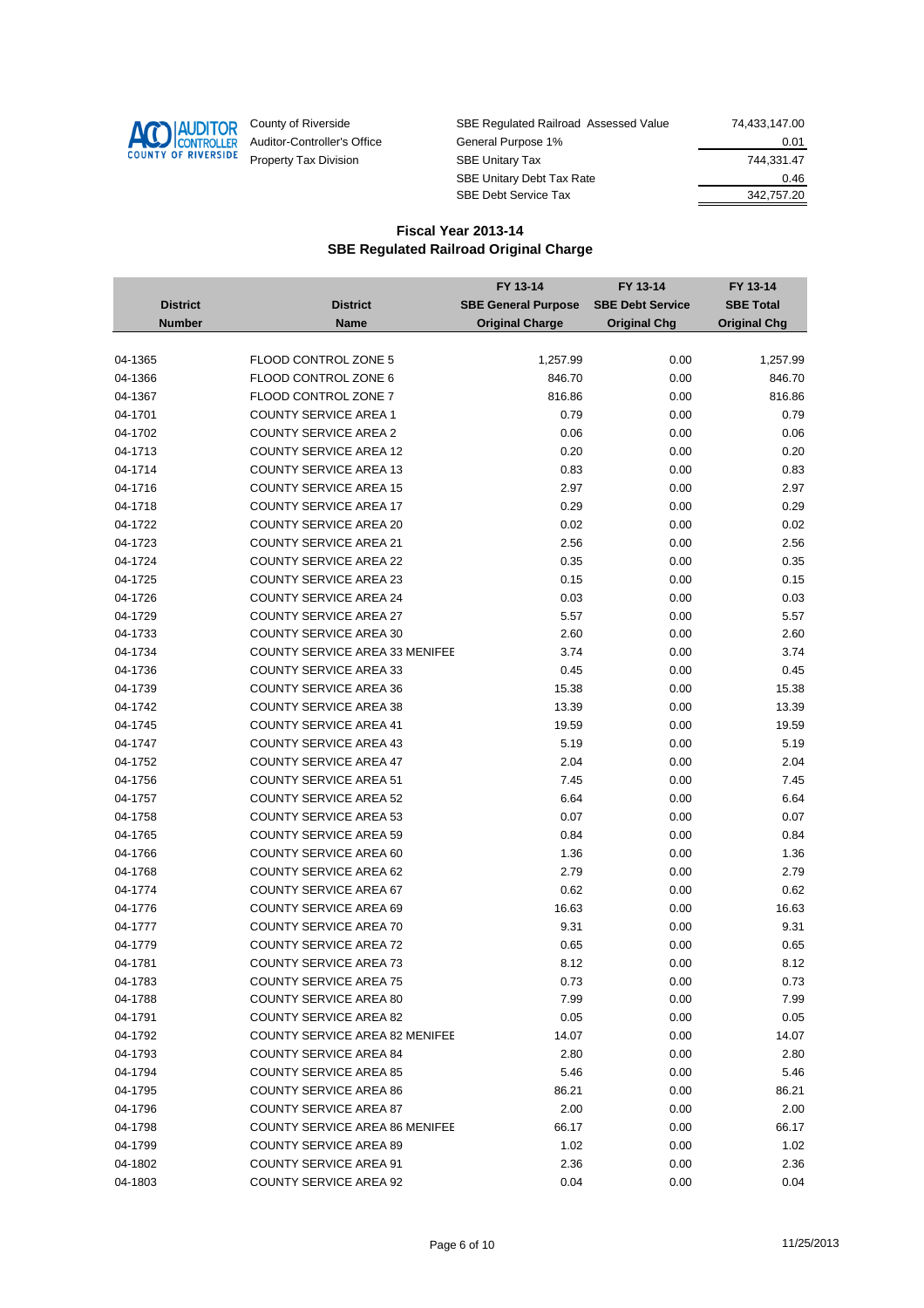

| County of Riverside         | SBE Regulated Railroad Assessed Value | 74.433.147.00 |
|-----------------------------|---------------------------------------|---------------|
| Auditor-Controller's Office | General Purpose 1%                    | 0.01          |
| Property Tax Division       | <b>SBE Unitary Tax</b>                | 744.331.47    |
|                             | <b>SBE Unitary Debt Tax Rate</b>      | 0.46          |
|                             | <b>SBE Debt Service Tax</b>           | 342,757.20    |

|                 |                                       | FY 13-14                   | FY 13-14                | FY 13-14            |
|-----------------|---------------------------------------|----------------------------|-------------------------|---------------------|
| <b>District</b> | <b>District</b>                       | <b>SBE General Purpose</b> | <b>SBE Debt Service</b> | <b>SBE Total</b>    |
| <b>Number</b>   | Name                                  | <b>Original Charge</b>     | <b>Original Chg</b>     | <b>Original Chg</b> |
|                 |                                       |                            |                         |                     |
| 04-1804         | <b>COUNTY SERVICE AREA 93</b>         | 41.86                      | 0.00                    | 41.86               |
| 04-1805         | <b>COUNTY SERVICE AREA 94</b>         | 0.45                       | 0.00                    | 0.45                |
| 04-1808         | <b>COUNTY SERVICE AREA 97</b>         | 1.65                       | 0.00                    | 1.65                |
| 04-1814         | <b>COUNTY SERVICE AREA 102</b>        | 0.06                       | 0.00                    | 0.06                |
| 04-1815         | <b>COUNTY SERVICE AREA 103</b>        | 0.59                       | 0.00                    | 0.59                |
| 04-1816         | <b>COUNTY SERVICE AREA 104</b>        | 11.63                      | 0.00                    | 11.63               |
| 04-1817         | <b>COUNTY SERVICE AREA 105</b>        | 6.10                       | 0.00                    | 6.10                |
| 04-1820         | <b>COUNTY SERVICE AREA 108</b>        | 4.01                       | 0.00                    | 4.01                |
| 04-1825         | <b>COUNTY SERVICE AREA 113</b>        | 0.35                       | 0.00                    | 0.35                |
| 04-1837         | <b>COUNTY SERVICE AREA 125</b>        | 58.36                      | 0.00                    | 58.36               |
| 04-1838         | <b>COUNTY SERVICE AREA 126</b>        | 242.81                     | 0.00                    | 242.81              |
| 04-1845         | <b>COUNTY SERVICE AREA 145</b>        | 1.98                       | 0.00                    | 1.98                |
| 04-1850         | <b>COUNTY SERVICE AREA 145 MENIFE</b> | 6.85                       | 0.00                    | 6.85                |
| 04-1854         | RANCHO MIRAGE CSD FIRE                | 413.85                     | 0.00                    | 413.85              |
| 04-1855         | RANCHO MIRAGE CSD LIBR                | 172.62                     | 0.00                    | 172.62              |
| 04-4005         | SUMMIT CEMETERY DISTRI                | 505.93                     | 0.00                    | 505.93              |
| 04-4015         | <b>COACHELLA VALLEY PUBLI</b>         | 142.87                     | 0.00                    | 142.87              |
| 04-4018         | ELSINORE VALLEY CEMETE                | 116.59                     | 0.00                    | 116.59              |
| 04-4025         | <b>MURRIETA CEMETERY</b>              | 45.24                      | 0.00                    | 45.24               |
| 04-4031         | PALM SPRINGS PUBLIC CE                | 35.84                      | 0.00                    | 35.84               |
| 04-4035         | PALO VERDE CEMETERY                   | 32.16                      | 0.00                    | 32.16               |
| 04-4038         | PERRIS VALLEY CEMETERY                | 64.67                      | 0.00                    | 64.67               |
| 04-4041         | SAN JACINTO VALLEY CEM                | 88.26                      | 0.00                    | 88.26               |
| 04-4045         | TEMECULA PUBLIC CEMETE                | 102.78                     | 0.00                    | 102.78              |
| 04-4047         | <b>WILDOMAR CEMETERY</b>              | 80.60                      | 0.00                    | 80.60               |
| 04-4110         | CATHEDRAL CITY COMM SE                | 11.97                      | 0.00                    | 11.97               |
| 04-4111         | CATHEDRAL CITY CS ZN A                | 2.08                       | 0.00                    | 2.08                |
| 04-4112         | CATHEDRAL CITY CS ZN B                | 49.83                      | 0.00                    | 49.83               |
| 04-4121         | <b>EDGEMONT COMMUNITY SER</b>         | 264.34                     | 0.00                    | 264.34              |
| 04-4126         | EDGEMONT COM SERV DIST                | 2.32                       | 0.00                    | 2.32                |
| 04-4151         | JURUPA COMMUNITY SERVI                | 1,235.21                   | 0.00                    | 1,235.21            |
| 04-4156         | <b>JURUPA COM SERV DIST I</b>         | 1.20                       | 0.00                    | 1.20                |
| 04-4157         | JURUPA COMM SERV IMP 2                | 30.96                      | 0.00                    | 30.96               |
| 04-4158         | <b>JURUPA COMM SERV IMP 3</b>         | 33.67                      | 0.00                    | 33.67               |
| 04-4251         | RUBIDOUX COMMUNITY SER                | 1,086.21                   | 0.00                    | 1,086.21            |
| 04-4266         | MURRIETA CITY ZONE OF                 | 15.82                      | 0.00                    | 15.82               |
| 04-4270         | MORENO VAL COMM SVC                   | 26.11                      | 0.00                    | 26.11               |
| 04-4271         | MORENO VAL COMM SVC ZN A              | 387.29                     | 0.00                    | 387.29              |
| 04-4272         | MORENO VAL COMM SVC ZN B              | 19.68                      | 0.00                    | 19.68               |
| 04-4302         | <b>TEMECULA ZONE B</b>                | 1.04                       | 0.00                    | 1.04                |
| 04-4325         | COACHELLA FIRE PROTECT                | 356.64                     | 0.00                    | 356.64              |
| 04-4331         | <b>IDYLLWILD FIRE PROTECT</b>         | 204.39                     | 0.00                    | 204.39              |
| 04-4341         | MURRIETA FIRE PROT DIS                | 891.59                     | 0.00                    | 891.59              |
| 04-4343         | MURRIETA FIRE POR CO F                | 918.88                     | 0.00                    | 918.88              |
| 04-4345         | <b>MENIFEE FIRE PROTECTION</b>        | 0.00                       | 0.00                    | 0.00                |
| 04-4347         | WILDOMAR FIRE PROTECTION              | 0.00                       | 0.00                    | 0.00                |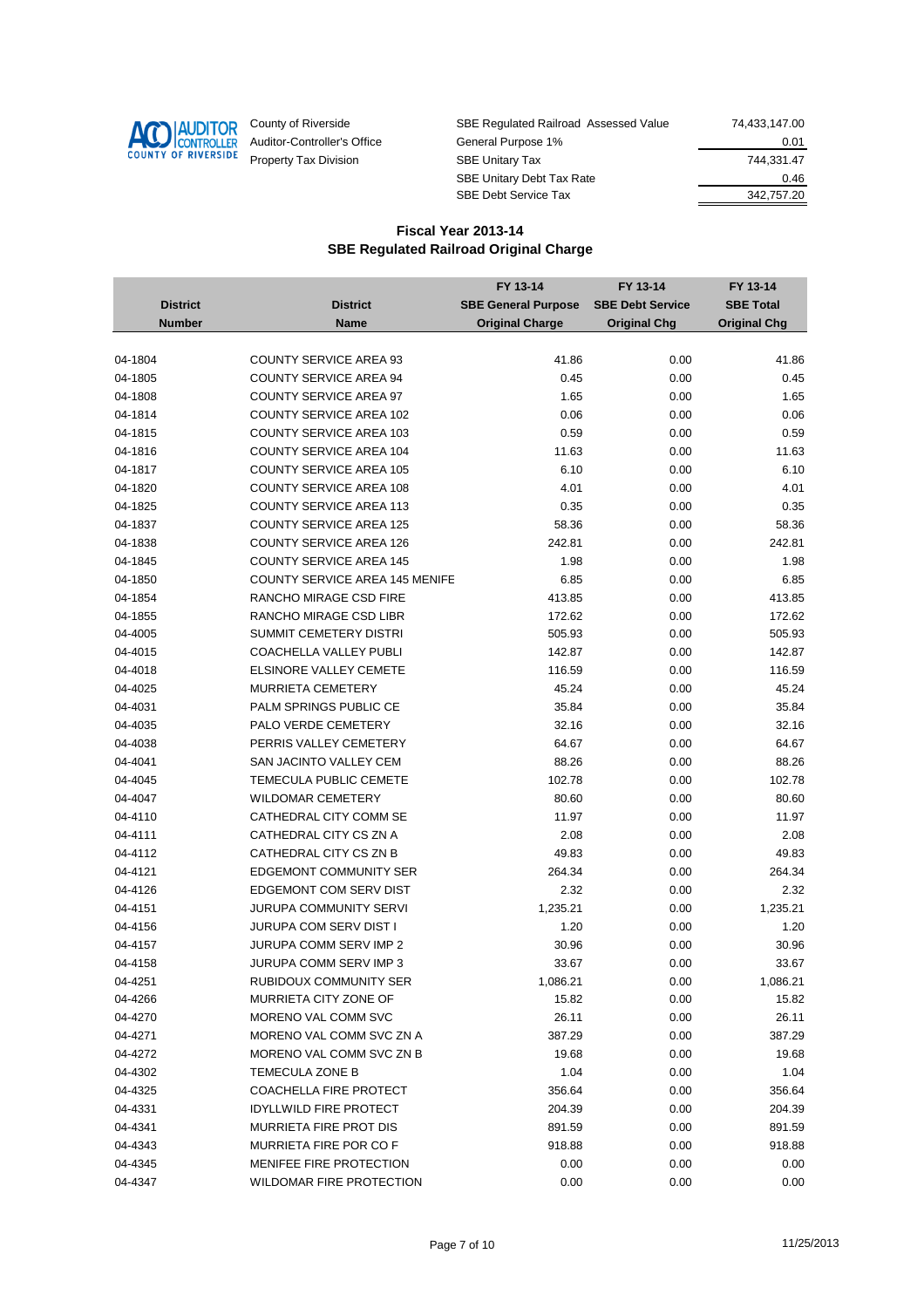

| County of Riverside         | SBE Regulated Railroad Assessed Value | 74.433.147.00 |
|-----------------------------|---------------------------------------|---------------|
| Auditor-Controller's Office | General Purpose 1%                    | 0.01          |
| Property Tax Division       | <b>SBE Unitary Tax</b>                | 744.331.47    |
|                             | <b>SBE Unitary Debt Tax Rate</b>      | 0.46          |
|                             | <b>SBE Debt Service Tax</b>           | 342,757.20    |

|                 |                               | FY 13-14                   | FY 13-14                | FY 13-14            |
|-----------------|-------------------------------|----------------------------|-------------------------|---------------------|
| <b>District</b> | <b>District</b>               | <b>SBE General Purpose</b> | <b>SBE Debt Service</b> | <b>SBE Total</b>    |
| <b>Number</b>   | Name                          | <b>Original Charge</b>     | <b>Original Chg</b>     | <b>Original Chg</b> |
|                 |                               |                            |                         |                     |
| 04-4365         | <b>DESERT HOSPITAL</b>        | 930.60                     | 0.00                    | 930.60              |
| 04-4381         | PALO VERDE VALLEY HOSP        | 50.53                      | 0.00                    | 50.53               |
| 04-4391         | SAN GORGONIO PASS MEM         | 561.83                     | 3,584.01                | 4,145.84            |
| 04-4455         | <b>BANNING UNIF SCH DIST</b>  | 452.74                     | 0.00                    | 452.74              |
| 04-4461         | <b>BEAUMONT LIBRARY</b>       | 384.26                     | 0.00                    | 384.26              |
| 04-4485         | PALO VERDE VALLEY LIBR        | 104.92                     | 0.00                    | 104.92              |
| 04-4555         | CV MOSQ & VECTOR CONTR        | 1,002.08                   | 0.00                    | 1,002.08            |
| 04-4571         | N.W. MOSQUITO & VECTOR        | 834.89                     | 0.00                    | 834.89              |
| 04-4606         | BEAUMONT CHERRY VAL RE        | 601.11                     | 0.00                    | 601.11              |
| 04-4611         | COACHELLA VALLEY REC A        | 733.93                     | 0.00                    | 733.93              |
| 04-4621         | JURUPA AREA REC & PARK        | 438.41                     | 0.00                    | 438.41              |
| 04-4631         | <b>COUNTY ORTEGA TRAIL RE</b> | 41.44                      | 0.00                    | 41.44               |
| 04-4646         | VALLEY WIDE REC & PARK        | 360.71                     | 0.00                    | 360.71              |
| 04-4661         | <b>COACHELLA SANITARY</b>     | 94.42                      | 0.00                    | 94.42               |
| 04-4671         | HOME GARDENS SANITARY         | 43.26                      | 0.00                    | 43.26               |
| 04-4681         | <b>VALLEY SANITARY</b>        | 281.83                     | 0.00                    | 281.83              |
| 04-4696         | <b>THERMAL SANITARY</b>       | 0.29                       | 0.00                    | 0.29                |
| 04-4811         | <b>CABAZON COUNTY WATER</b>   | 2.89                       | 0.00                    | 2.89                |
| 04-4821         | COACHELLA VALLEY WATER        | 2,368.80                   | 10,462.70               | 12,831.50           |
| 04-4822         | COACHELLA VAL WATER PSEUDO    | 0.00                       | 0.00                    | 0.00                |
| 04-4841         | CVWD IMP DIST 10              | 59.25                      | 0.00                    | 59.25               |
| 04-4842         | CVWD IMP DIST 17              | 0.80                       | 0.00                    | 0.80                |
| 04-4844         | CVWD IMP DIST 13              | 0.96                       | 0.00                    | 0.96                |
| 04-4847         | CVWD IMP DIST 80              | 156.62                     | 0.00                    | 156.62              |
| 04-4849         | CVWD IMP DIST 50              | 5.52                       | 0.00                    | 5.52                |
| 04-4851         | <b>MISSION SPRINGS WATER</b>  | 100.63                     | 0.00                    | 100.63              |
| 04-4853         | <b>MISSION SPRINGS IMP B</b>  | 36.04                      | 0.00                    | 36.04               |
| 04-4854         | MISSION SPRINGS IMP C         | 15.88                      | 0.00                    | 15.88               |
| 04-4855         | <b>MISSION SPRINGS IMP 1</b>  | 0.20                       | 0.00                    | 0.20                |
| 04-4856         | <b>MISSION SPRINGS IMP 2</b>  | 1.94                       | 0.00                    | 1.94                |
| 04-4861         | EAST BLYTHE COUNTY WAT        | 8.22                       | 0.00                    | 8.22                |
| 04-4866         | MISSION SPRINGS IMP G         | 68.46                      | 0.00                    | 68.46               |
| 04-4867         | <b>MISSION SPRINGS IMP E</b>  | 4.16                       | 0.00                    | 4.16                |
| 04-4869         | <b>MISSION SPRINGS IMP S</b>  | 61.73                      | 0.00                    | 61.73               |
| 04-4871         | <b>IDYLLWILD COUNTY WATER</b> | 58.73                      | 0.00                    | 58.73               |
| 04-4872         | <b>IDYLLWILD COUNTY WATER</b> | 22.10                      | 0.00                    | 22.10               |
| 04-4877         | <b>MURRIETA COUNTY WATER</b>  | 0.09                       | 0.00                    | 0.09                |
| 04-4891         | PINE COVE COUNTY WATER        | 25.72                      | 0.00                    | 25.72               |
| 04-4893         | WEST VALLEY WATER             | 3.86                       | 0.00                    | 3.86                |
| 04-4896         | YUCAIPA VALLEY COUNTY         | 20.72                      | 0.00                    | 20.72               |
| 04-4897         | YUCAIPA VALLEY COUNTY #1      | 11.20                      | 0.00                    | 11.20               |
| 04-5121         | DESERT WATER AGENCY           | 205.22                     | 80,115.06               | 80,320.28           |
| 04-5131         | <b>DESERT WATER AGENCY 1S</b> | 22.47                      | 902.50                  | 924.96              |
| 04-5132         | DESERT WATER AGENCY 2N        | 0.34                       | 331.81                  | 332.14              |
| 04-5133         | DESERT WATER AGENCY 3R        | 4.19                       | 1,194.63                | 1,198.81            |
| 04-5134         | DESERT WATER AGENCY 4T        | 0.61                       | 936.82                  | 937.44              |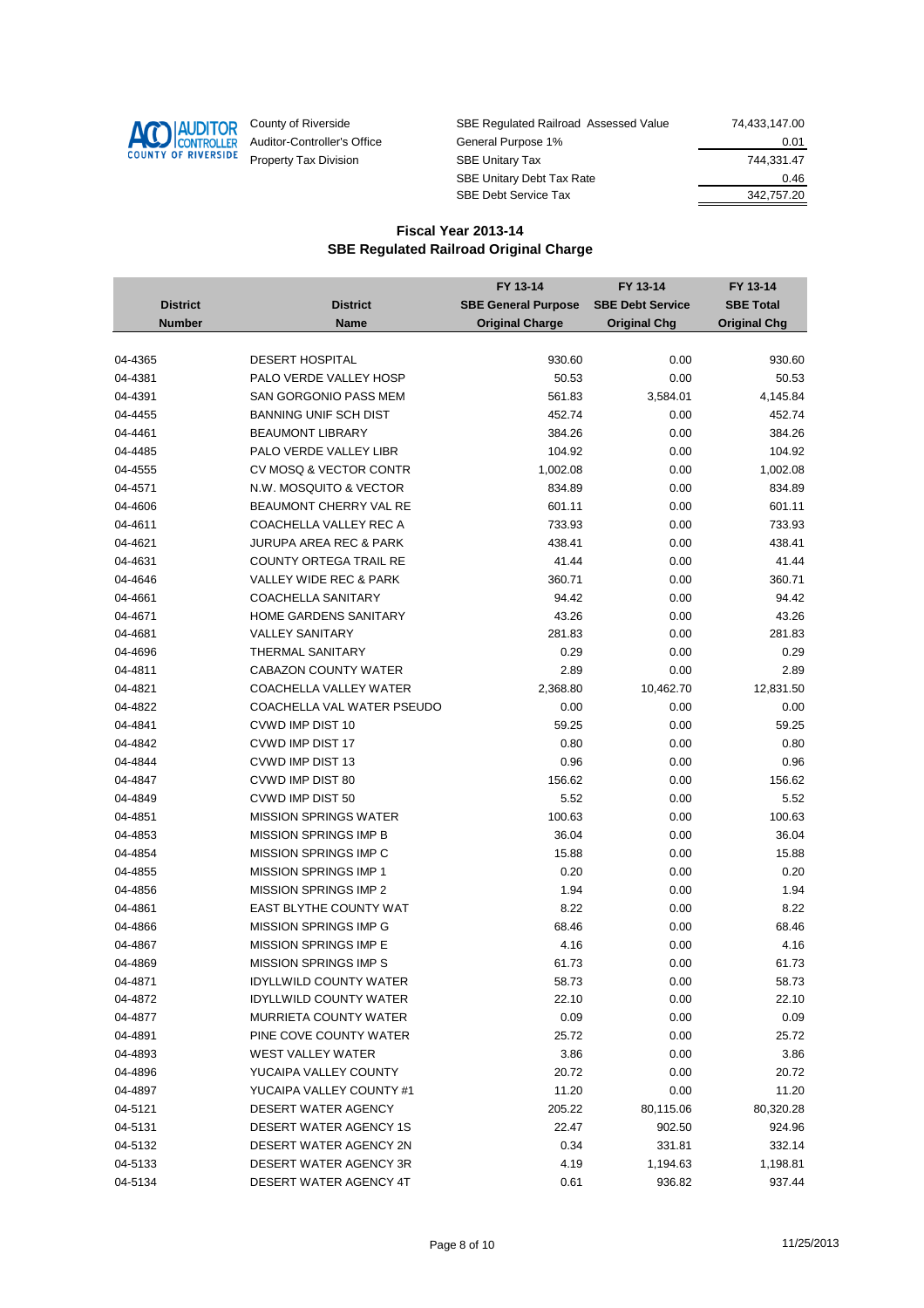

| County of Riverside         | SBE Regulated Railroad Assessed Value | 74,433,147.00 |
|-----------------------------|---------------------------------------|---------------|
| Auditor-Controller's Office | General Purpose 1%                    | 0.01          |
| Property Tax Division       | <b>SBE Unitary Tax</b>                | 744.331.47    |
|                             | <b>SBE Unitary Debt Tax Rate</b>      | 0.46          |
|                             | <b>SBE Debt Service Tax</b>           | 342,757.20    |

|                 |                                  | FY 13-14                   | FY 13-14                | FY 13-14            |
|-----------------|----------------------------------|----------------------------|-------------------------|---------------------|
| <b>District</b> | <b>District</b>                  | <b>SBE General Purpose</b> | <b>SBE Debt Service</b> | <b>SBE Total</b>    |
| <b>Number</b>   | Name                             | <b>Original Charge</b>     | <b>Original Chg</b>     | <b>Original Chg</b> |
|                 |                                  |                            |                         |                     |
| 04-5135         | <b>DESERT WATER AGENCY 5T</b>    | 4.11                       | 4,211.54                | 4,215.65            |
| 04-5136         | <b>DESERT WATER AGENCY 6T</b>    | 11.35                      | 4,110.42                | 4,121.77            |
| 04-5137         | DESERT WATER AGENCY 7T           | 0.29                       | 163.59                  | 163.88              |
| 04-5139         | DESERT WATER AGENCY 9T           | 0.04                       | 6.86                    | 6.90                |
| 04-5141         | DESERT WATER AGENCY 10           | 5.95                       | 1,930.51                | 1,936.46            |
| 04-5171         | <b>SAN GORGONIO PASS WTR</b>     | 915.02                     | 55,273.08               | 56,188.10           |
| 04-5172         | SAN GORGONIO GP MH (MOBILE HO    | 0.00                       | 0.00                    | 0.00                |
| 04-5301         | <b>METRO WATER EAST 1301999</b>  |                            | 37,011.83               | 37,011.83           |
| 04-5333         | M W D EAST 21ST FR 1301021       |                            | 0.04                    | 0.04                |
| 04-5336         | M W D EAST 24TH FR 1301024       |                            | 0.56                    | 0.56                |
| 04-5351         | METRO WATER WEST 1302999         |                            | 30,450.39               | 30,450.39           |
| 04-5372         | M W D WEST 11TH FR 1302011       |                            | 117.10                  | 117.10              |
| 04-5401         | <b>EASTERN MUNICIPAL WATE</b>    | 4,117.55                   | 0.00                    | 4,117.55            |
| 04-5453         | EASTERN MUN WATER IMP 3          | 328.84                     | 0.00                    | 328.84              |
| 04-5455         | EASTERN MUN WATER IMP 4          | 0.10                       | 0.00                    | 0.10                |
| 04-5457         | <b>EASTERN MUN WATER IMP 7</b>   | 6.60                       | 0.00                    | 6.60                |
| 04-5459         | EASTERN MUN WATER IMP 9          | 12.06                      | 0.00                    | 12.06               |
| 04-5461         | EASTERN MUN WATER IMP 10         | 126.42                     | 0.00                    | 126.42              |
| 04-5462         | <b>EASTERN MUN WATER IMP 11</b>  | 1.99                       | 0.00                    | 1.99                |
| 04-5463         | EASTERN MUN WATER IMP 12         | 18.47                      | 0.00                    | 18.47               |
| 04-5464         | EASTERN MUN WATER IMP 13         | 184.25                     | 0.00                    | 184.25              |
| 04-5466         | EASTERN MUN WATER IMP 15         | 0.14                       | 7.31                    | 7.45                |
| 04-5468         | EASTERN MUN WTR IMP DI 17        | 230.70                     | 0.00                    | 230.70              |
| 04-5469         | EASTERN MUN WATER IMP 18         | 2.39                       | 9.88                    | 12.28               |
| 04-5473         | EASTERN MUN WTR IMP DI 21        | 51.56                      | 23.52                   | 75.08               |
| 04-5474         | EASTERN MUN WTR IMP DIST 22      |                            | 3,704.54                | 3,704.54            |
| 04-5475         | EASTERN MUN WTR IMP DIST 23      |                            | 0.00                    | 0.00                |
| 04-5476         | EMWD IMP DST U-22                |                            | 0.00                    | 0.00                |
| 04-5477         | EASTERN MUN WTR IMP DIST U-15    |                            | 0.00                    | 0.00                |
| 04-5483         | EASTERN MUN WATER IMP C          | 100.81                     | 0.00                    | 100.81              |
| 04-5484         | EASTERN MUN WTR IMP DI U-13      | 56.05                      | 0.00                    | 56.05               |
| 04-5489         | EASTERN MUN WTR IMP DI U-10      | 8.02                       | 18.46                   | 26.48               |
| 04-5491         | EASTERN MUN WTR IMP DI U-1       | 96.02                      | 0.00                    | 96.02               |
| 04-5493         | <b>EASTERN MUN WATER IMP U-3</b> | 105.85                     | 0.00                    | 105.85              |
| 04-5494         | EASTERN MUN WTR IMP DI U-4       | 4.51                       | 66.21                   | 70.72               |
| 04-5495         | <b>EASTERN MUN WATER IMP U-5</b> | 3.17                       | 2.35                    | 5.51                |
| 04-5496         | EASTERN MUN WTR IMP DI U-6       | 12.59                      | 36.18                   | 48.77               |
| 04-5497         | EASTERN MUN WTR IMP DI U-7       | 1.67                       | 0.00                    | 1.67                |
| 04-5498         | EASTERN MUN WTR IMP DI U-8       | 708.85                     | 11,212.49               | 11,921.34           |
| 04-5501         | <b>ELSINORE VALLEY MUNICI</b>    | 1,130.79                   | 0.00                    | 1,130.79            |
| 04-5601         | LAKE HEMET MUNICIPAL W           | 250.94                     | 0.00                    | 250.94              |
| 04-5611         | LAKE HEMET MUNICIPAL W U-2       | 8.49                       | 0.00                    | 8.49                |
| 04-5651         | SAN BERNARDINO V MUN W           | 6.38                       | 209.62                  | 216.00              |
| 04-5701         | <b>WESTERN MUNICIPAL WATE</b>    | 4,063.18                   | 0.00                    | 4,063.18            |
| 04-5711         | <b>WESTERN MUN WATER 1ST</b>     | 78.64                      | 0.00                    | 78.64               |
| 04-5712         | WESTERN MUN WATER 2ND            | 0.92                       | 0.00                    | 0.92                |